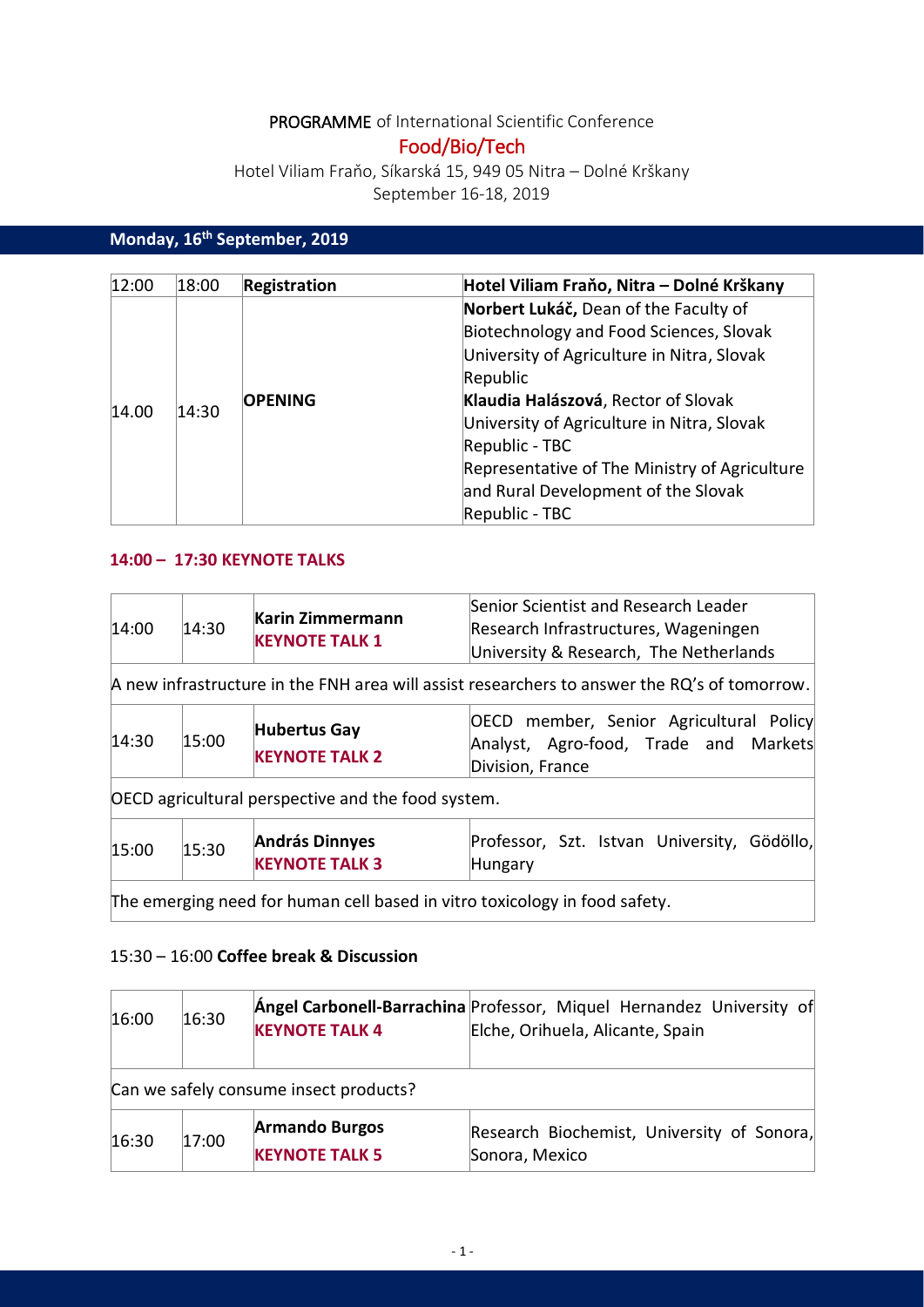| 17:00 | 17:30 | Alexander V. Sirotkin | Professor, Constantine the Philosopher<br>University in Nitra, Nitra, Slovak Slovak |
|-------|-------|-----------------------|-------------------------------------------------------------------------------------|
|       |       | <b>KEYNOTE TALK 6</b> | Republic                                                                            |

#### 17:30 – 19:00 **Indoor shooting range**

A part of the hotel area, is a perfect place to experience handgun or rifle shooting. There are 10 stages for up to 50 m shooting and 2 stages for up to 100m shooting. Even if you are not a gun license owner, our skilled shooting instructor is available for your help and you can give it a try.

#### 19:00 **Dinner**

#### **Tuesday, 17th September, 2019**

08:00 16:00 **Registration**

#### **09:00 – 10:30 Session: BIOTECHNOLOGY & BIOLOGY, HEALTH & RISK FACTORS**

| 09:00 | 10:00 | <b>FLASH TALKS</b> | твс |
|-------|-------|--------------------|-----|
| 10:00 | 10:30 | <b>POSTERS</b>     | твс |

#### 10:30 – 11:00 **Coffee break & Discussion**

#### **11:00 – 12:30 Session: FOOD TECHNOLOGY & QUALITY**

| 11:00 | 12:00 | <b>FLASH TALKS</b> | твс |
|-------|-------|--------------------|-----|
| 12:00 | 12:30 | <b>POSTERS</b>     | твс |

#### 12:30 – 13:30 **Lunch**

## **13:30 – 17:00 The Role of Bioeconomy in the Entire Food Value Chain: building bridges among the parties involved (workshop)**

| 13:30 | 13:40 | Radoslav Považan | PEDAL, BIOBRIDGES partner, Slovak Republic |
|-------|-------|------------------|--------------------------------------------|
|-------|-------|------------------|--------------------------------------------|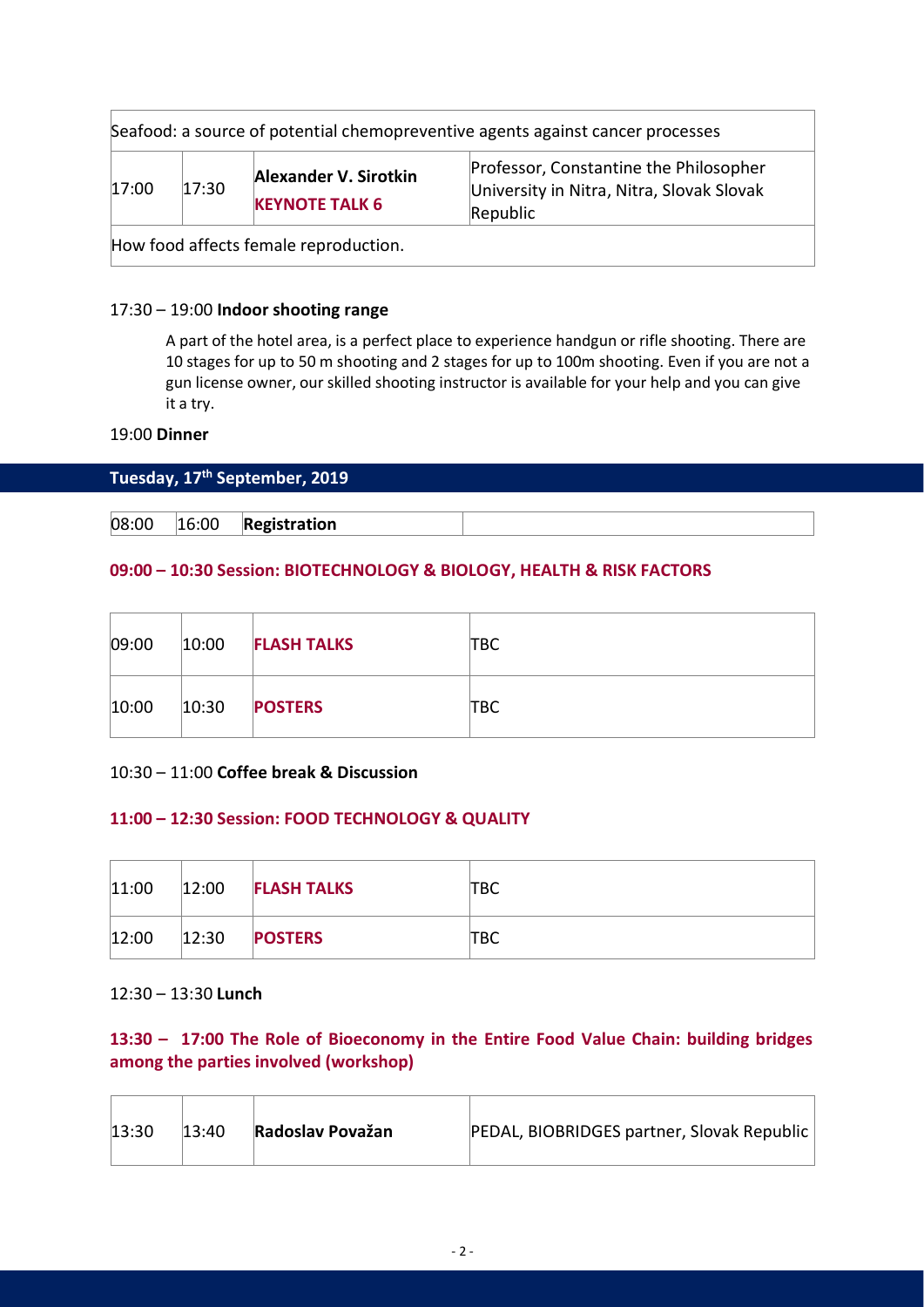| Introduction to the bioeconomy and to the Biobridges project. |                                                                                                                                                                                                                             |                  |                                                        |                                                                                  |  |
|---------------------------------------------------------------|-----------------------------------------------------------------------------------------------------------------------------------------------------------------------------------------------------------------------------|------------------|--------------------------------------------------------|----------------------------------------------------------------------------------|--|
| 13:40                                                         | 13:50                                                                                                                                                                                                                       |                  | Gabriela Mezeiová                                      | PEDAL, BIOBRIDGES partner, Slovak Republic                                       |  |
|                                                               | Overview of the BIOBRIDGES analysis: Identified challenges affecting the collaboration<br>among bio-based industry, brand owners and consumers; Good practices for multi-<br>stakeholder and cross-sector interconnections. |                  |                                                        |                                                                                  |  |
| 13:50                                                         | 14:00                                                                                                                                                                                                                       |                  | Danka Moravčíková                                      | POWER4BIO partner, Slovak University of<br>Agriculture in Nitra, Slovak Republic |  |
|                                                               | Food value chain context: The key challenges and good practices in POWER4BIO countries and<br>regions.                                                                                                                      |                  |                                                        |                                                                                  |  |
| 14:00                                                         | Gabriela Mezeiová<br>14:10                                                                                                                                                                                                  |                  | PEDAL, BIOBRIDGES partner, Slovak Republic             |                                                                                  |  |
|                                                               |                                                                                                                                                                                                                             |                  | Ice-breaking interactive session with Mentimeter.      |                                                                                  |  |
| 14:10                                                         | 15:30                                                                                                                                                                                                                       |                  | Round-table discussion                                 |                                                                                  |  |
|                                                               | 1. From feedstock to industry                                                                                                                                                                                               |                  |                                                        |                                                                                  |  |
|                                                               | a. Feedstock availability and sustainability                                                                                                                                                                                |                  |                                                        |                                                                                  |  |
|                                                               | b. Quality of feedstock                                                                                                                                                                                                     |                  |                                                        |                                                                                  |  |
| c. Creation of supply chains                                  |                                                                                                                                                                                                                             |                  |                                                        |                                                                                  |  |
|                                                               |                                                                                                                                                                                                                             |                  | d. Collaboration, networking and knowledge exchange    |                                                                                  |  |
|                                                               |                                                                                                                                                                                                                             |                  | 2. From industry to market (retailers or brand owners) |                                                                                  |  |
|                                                               | Knowledge, demand and trust<br>a.                                                                                                                                                                                           |                  |                                                        |                                                                                  |  |
|                                                               |                                                                                                                                                                                                                             |                  | b. Functionality and performance                       |                                                                                  |  |
|                                                               |                                                                                                                                                                                                                             |                  | c. Processability                                      |                                                                                  |  |
|                                                               | d.                                                                                                                                                                                                                          |                  | Innovation transfer                                    |                                                                                  |  |
|                                                               |                                                                                                                                                                                                                             | e. Cost          |                                                        |                                                                                  |  |
|                                                               | f.                                                                                                                                                                                                                          |                  | Life Cycle Assessment                                  |                                                                                  |  |
|                                                               | g.                                                                                                                                                                                                                          |                  | New business models                                    |                                                                                  |  |
|                                                               | h.                                                                                                                                                                                                                          | New value chains |                                                        |                                                                                  |  |
|                                                               | i.                                                                                                                                                                                                                          |                  | IP and patent issues                                   |                                                                                  |  |
|                                                               | j.                                                                                                                                                                                                                          |                  | Collaboration, networking and knowledge exchange       |                                                                                  |  |
|                                                               |                                                                                                                                                                                                                             |                  | 3. From market to consumers                            |                                                                                  |  |
|                                                               | а.                                                                                                                                                                                                                          |                  | Awareness and knowledge                                |                                                                                  |  |
|                                                               |                                                                                                                                                                                                                             |                  | b. Demand and motivational drivers                     |                                                                                  |  |
|                                                               | C.                                                                                                                                                                                                                          |                  | Acceptance and trust (safety and performance)          |                                                                                  |  |
|                                                               | d.                                                                                                                                                                                                                          |                  | Communication and promotion                            |                                                                                  |  |
|                                                               | e.                                                                                                                                                                                                                          | Prices           |                                                        |                                                                                  |  |
|                                                               | f.                                                                                                                                                                                                                          |                  | New applications / products                            |                                                                                  |  |

## 15:30 – 16:00 **Coffee break**